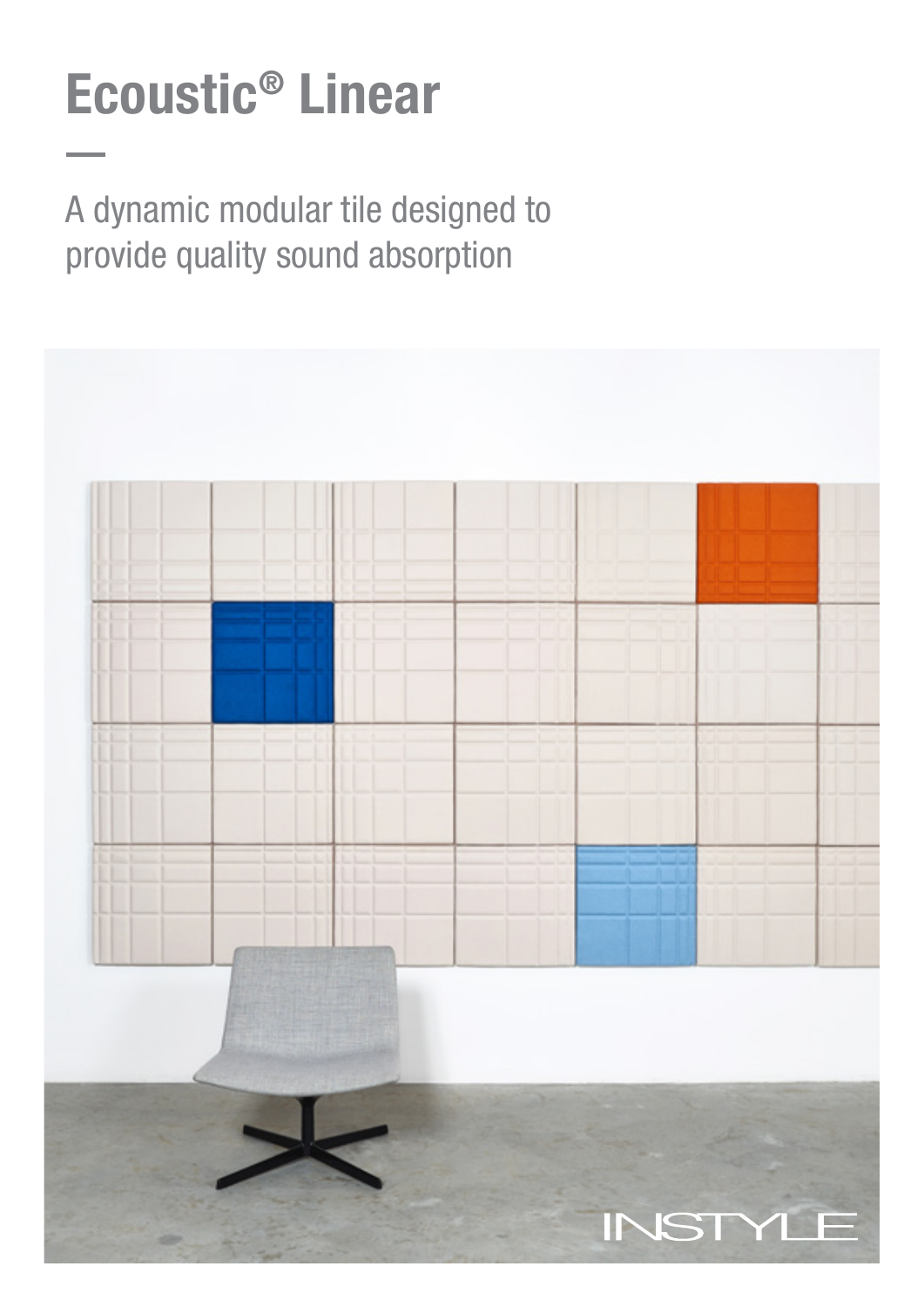### Ecoustic® Linear Wall Tile Specification





PRODUCT Ecoustic<sup>®</sup> Linear Tile

COMPOSITION 100% polyester (<23% PC + PI recycled PET)

DIMENSIONS 500mm (w) x 500mm (h) x 32mm (d)

ACOUSTIC NRC 0.60 / αw 0.45(MH) NRC 0.85 / αw 0.70(MH) (Ecoustic® Infill, increases sound absorption by 55%)



FIRE TEST AS/ISO 9705 Group 1 SMOGRA <100 ISO 5660-1 NZBC Group 3 Average Specific Extinction Area 382m2/kg GB8624-2012 Grade B1  $APPLICATION$  wall  $+$  ceiling (must be glued) ORIGIN Made in Australia WARRANTY A 12 month warranty is provided against manufacturing defects. Internal installation only, outdoor use will void any warranty

Please contact your representative for CAD drawings **BENEFITS** 

Lightweight, Easy to Handle + Install: Position the 4-way clips using the template provided, then simply press the tile into place. The tiles can be easily moved or extended at a later stage.

Designed for the Environment



Building Rating Systems: Linear will contribute the following points for Green Star, LEED + WELL building standards.

| <b>Criteria</b>                       | Green<br><b>Star</b> | <b>LEED</b> | WFI I |
|---------------------------------------|----------------------|-------------|-------|
| <b>Recycled Content</b>               |                      |             | NА    |
| Low VOC                               |                      |             |       |
| <b>Recycling Program</b>              |                      |             | NА    |
| <b>EPD</b>                            |                      |             | NА    |
| <b>Declare Label</b>                  | <b>NA</b>            |             |       |
| <b>Greentag Level A Certification</b> |                      |             |       |
| <b>Toxic Material Reduction</b>       | NА                   | <b>NA</b>   |       |
| <b>Sound Reducing Surfaces</b>        | NΔ                   | NΔ          |       |

| <b>HOW TO SPECIFY</b> |                                                                  |
|-----------------------|------------------------------------------------------------------|
| <b>DESIGN</b>         | Ecoustic <sup>®</sup> Linear Tile                                |
| <b>COLOUR</b>         | Select from Ecoustic <sup>®</sup> Felt colours                   |
|                       | ECOUSTIC <sup>®</sup> INFILL   Optional extra - order separately |

## INST